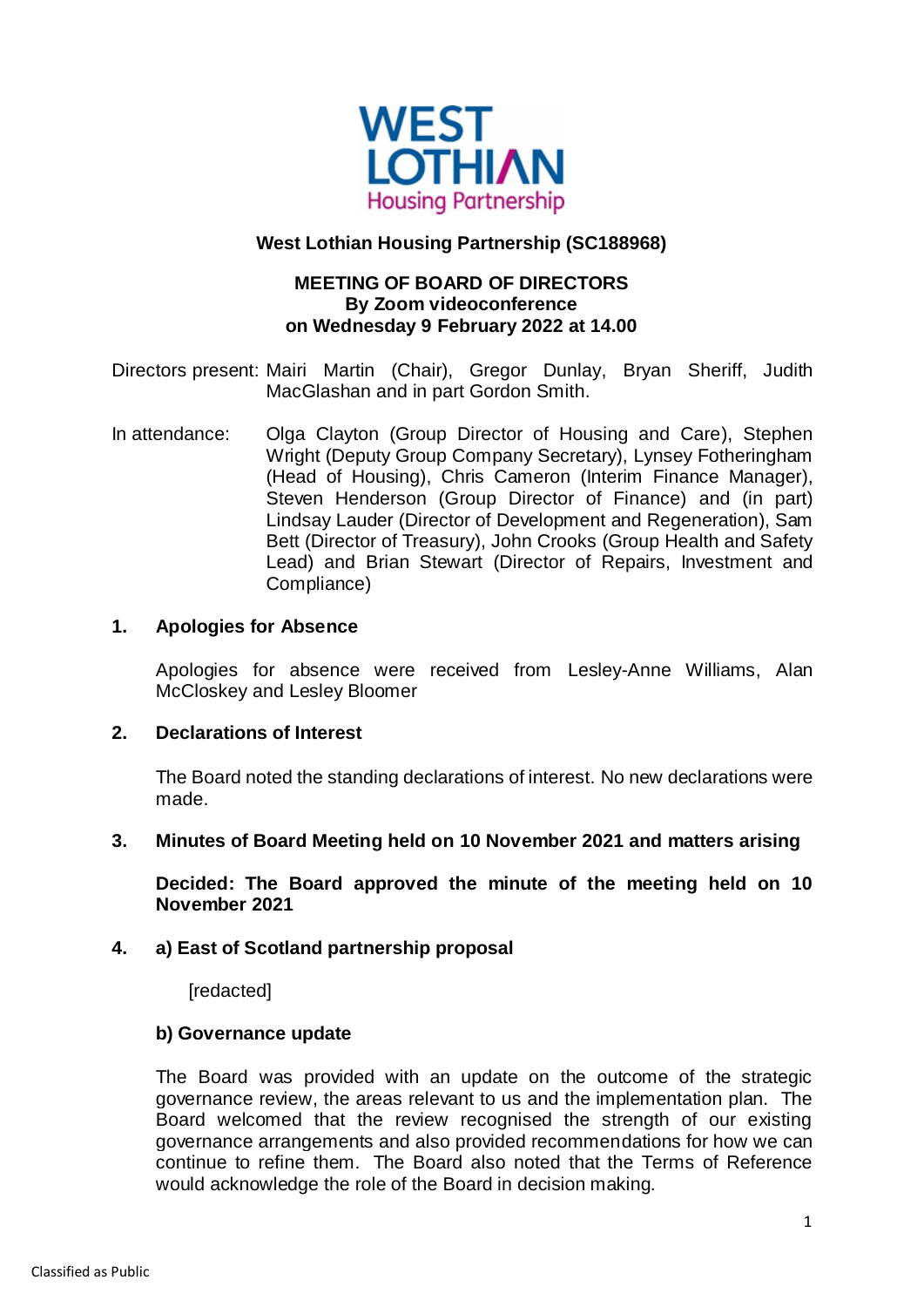**Decided: The Board provided feedback on the planned implementation approach of the strategic governance review.**

# **5. a) New Group development vehicle**

[redacted]

### **b) Five-year development programme**

The Board discussed the current pressures facing the construction industry, particularly in relation to materials and labour costs. It was noted that we would continue to ensure that we only undertake development where this meets the agreed development criteria, including internal rate of return, and that we continue to engage with grant providers to ensure that our projects were supported appropriately.

In approving the programme, the Board acknowledged that this would transfer to Dunedin Canmore in the event of a successful consultation and tenant ballot. However, it was agreed that we would continue to operate on a 'business as usual' basis to ensure continuity in the interim and in the event that proposals were not sufficiently supported.

### **Decided: The Board approved the details of the WLHP five-year development programme as summarised in this report.**

### **c) Jarvey Street**

**[**redacted]

# **6. a) Five-year investment programme**

The Board received and considered the 5-year asset investment plan which underpins our strategic asset management approach and ambition to continue investing in our existing homes and communities. The Board reviewed the robust programme. The Board also welcomed the inclusion of the £1.4m "Customer Voice" budget which would be used to support customer-driven investment over the next 5 years.

The Board discussed and welcomed the high rate of compliance (99.86%) with the Social Housing Quality Standard (SHQS).

# **Decided: The Board approved WLHP's five-year Asset Investment Programme 2022-2027.**

# **b) Heat and smoke detector update (Presentation)**

The Board was provided with an update on compliance with the new legal requirements regarding smoke and heat alarms. It was confirmed that we had achieved full compliance by 31 January 2022.

### **Decided: The Board noted the presentation.**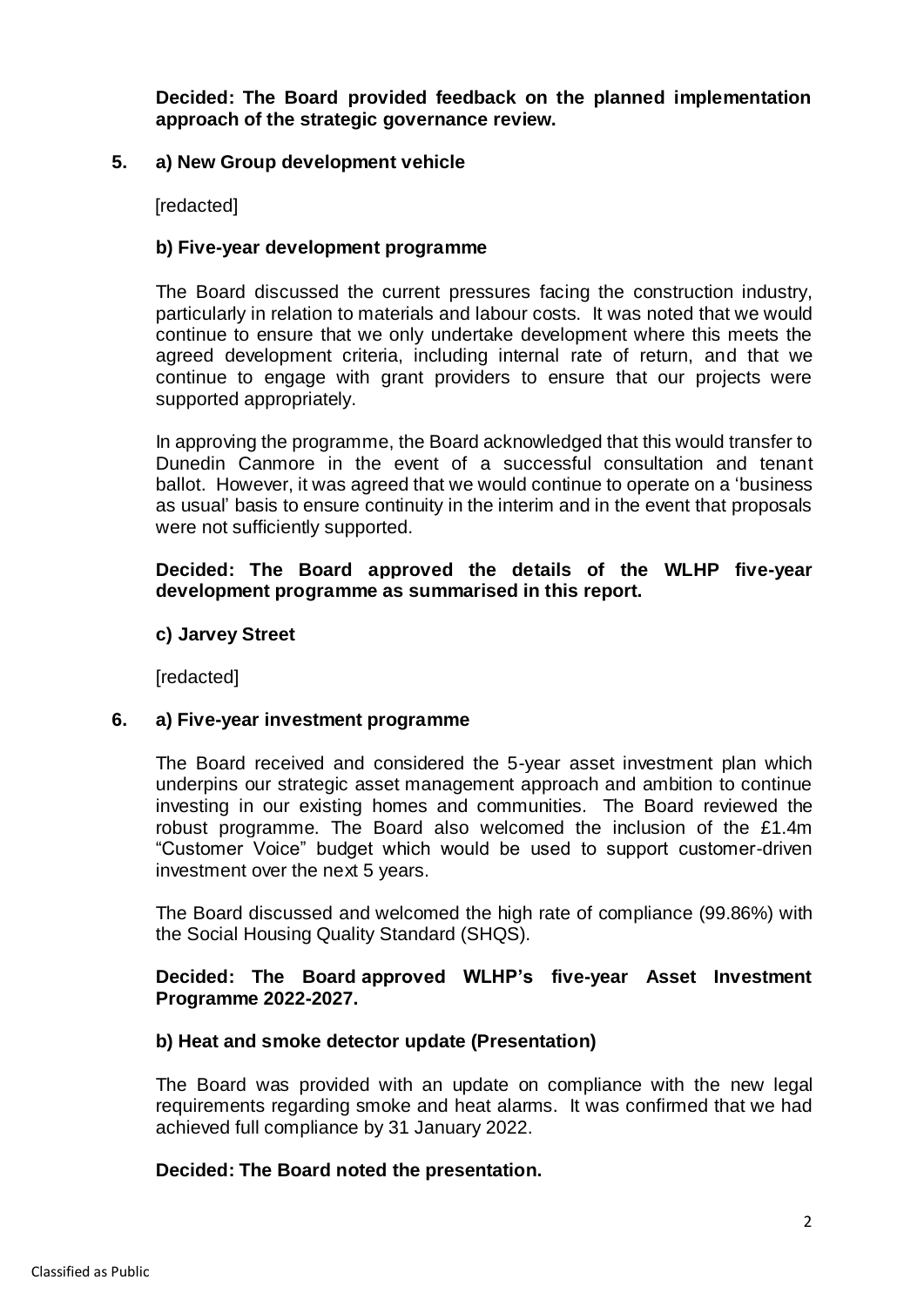# **7. a) Rent and other charges 2022/23**

The Board considered a report on the outcome of the 2022/23 rent and service charge consultation. The Board was provided with an update clarifying how the views of the pre-consultation focus groups had informed our approach to this year's proposals. The Board reviewed and assessed the outcome of the consultation including the increase in response rates from previous years. The Board was also provided with analysis of the responses.

Having considered the consultation feedback and the current economic pressures facing us and our customers, the Board re-affirmed our commitment to keeping rents affordable and was satisfied that the proposal for 2022/23 would help to maintain this.

# **Decided: The Board**

**1) Considered the feedback received through the consultation process with tenants on our 2022/23 RSL rent and service charge increase;**

**2) Approved a 2% increase for all ex-Barony tenants;**

**3) Approved a 1.9% rent and service charge increase for 2022/23 for all other tenants; and**

**4) Agreed that we formally write to tenants to confirm this subject to Group Board approval.**

# **b) Five-year financial projections**

The Board received a report on the updated projections for investment in assets and services over the period to 2027.

The Board scrutinised the financial projections and noted the targeted reduction in management costs.  The Board reviewed the reduction and was satisfied that this could be achieved without any adverse effect on service delivery.  The Board noted the assumptions about future income and expenditure, including rent, and that these would be revisited at least annually.

### **Decided: The Board**

- **1) Approved the updated projections for investment in assets and services over the five year period to 2027; and**
- **2) Agreed that the projected 2022/23 figures form the basis of next year's annual budget which will be presented to the Board for final approval in March, noting the context of a potential transfer of WLHP's business to Dunedin Canmore during the year, which will be subject to further Board approvals and the outcome of a tenant ballot.**

# **8. Group health and safety policy**

The Board was provided with a report on the Group-wide health and safety policy which also required to be adopted by us.  The Board considered the report and policy in detail and confirmed its commitment to the health and safety of staff, customers, contractors and other stakeholders. The Board welcomed the arrangements in place to monitor and maintain the validity and accuracy of our health and safety policy and the comprehensive health and safety management arrangements in place.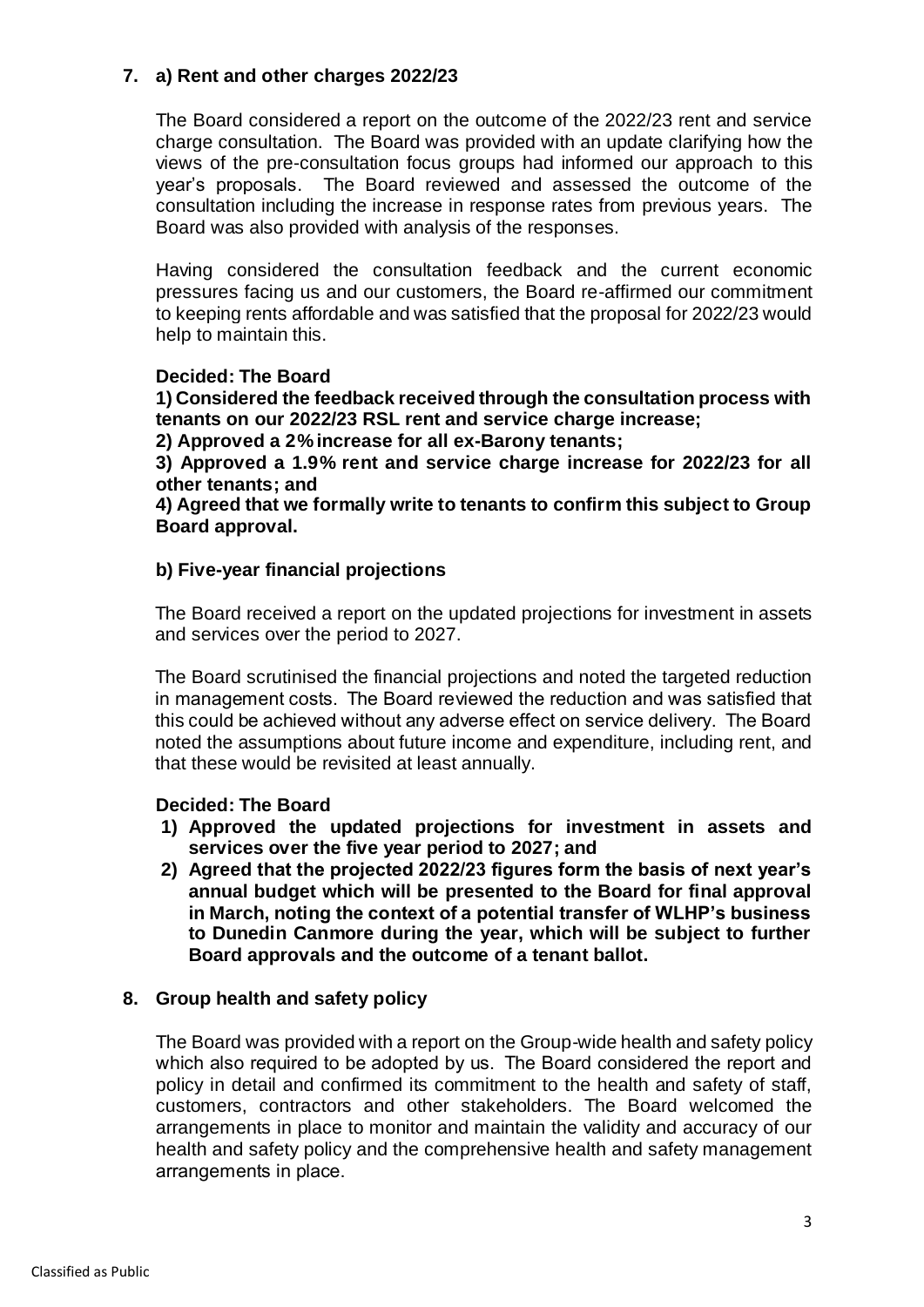**Decided: The Board noted the updated Health and Safety Policy at Appendix 1.**

### **9. Group dampness, mould and condensation policy**

The Board considered the Group-wide policy and procedure on managing dampness, mould and condensation.  The Board reviewed the proposed policy approach and the analysis which helped to identify those properties and customers that may be at a higher risk for suffering from the issues linked to dampness, mould and condensation.  The Board also welcomed the proposed experiment to monitor properties in the higher risk categories which would help us gain intelligence to understand and develop strategic investment priorities linked to risk.

### **Decided: The Board noted the content of this report including the group dampness policy and procedures at Appendix 2 and 3 respectively.**

### **10. Customer First update**

The Board was provided with an update on the Customer First Centre ("CFC") since its internal launch on 1 December 2021.

The Board noted that this soft launch has given an opportunity to test the robustness and effectiveness of the new systems and practices before the more formal customer launch of the service.

The Board considered customer satisfaction in relation to repairs and the steps that would continue to be taken to ensure that customers were kept informed about the progress of these.

# **Decided: The Board noted the progress to date in establishing our Customer First Centre.**

### **11. Performance report**

The Board was provided with an update on performance towards delivering the targets in the performance framework and strategic projects for 2021/22.

The Board scrutinised the report and noted that we are still continuing to see the effects of the pandemic on our operational delivery and, in some instances, the expected impact has been greater than we anticipated. However, despite the continuing challenges posed for areas of our business, there are areas of emerging stronger performance and some areas of recovery since our last report. It was noted that rent arrears have increased, albeit less than projected.

The Board discussed the strategic projects noted that the following have been completed since the last report: 

- Strategic governance review; and
- Wheatley Green Investment Plan.

### **Decided: The Board noted the report.**